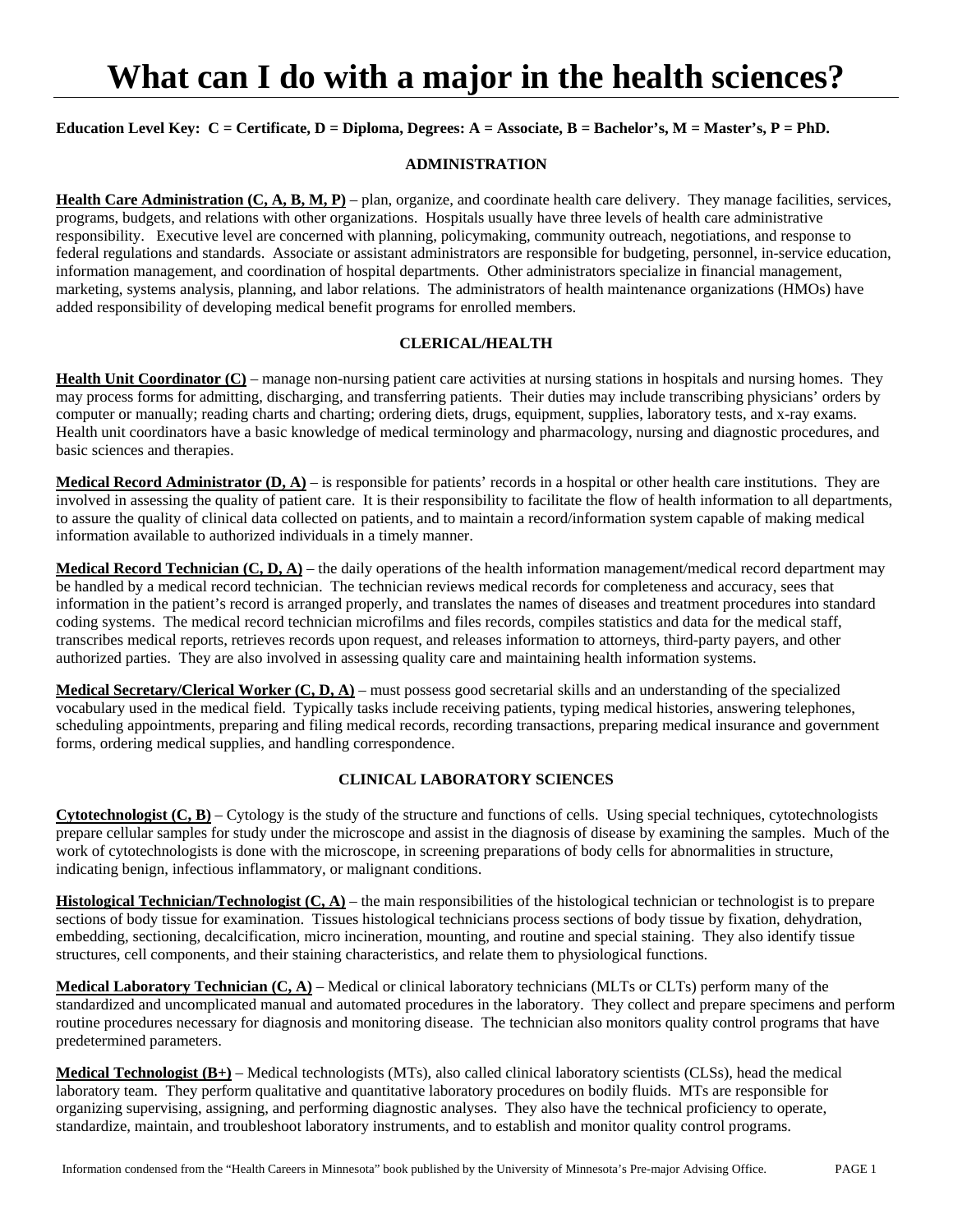**Phlebotomist (C)** – draws blood from patients for the purpose of analysis. Most blood is obtained by venipuncture, although arterial puncture or capillary blood from fingers or heels may be used.

**Specialist in Blood Bank Technology (B+)** – demonstrates superior technical proficiency and problem-solving abilities in such blood bank areas as 1) testing for blood antigens, compatibility, and antibody identification; 2) investigating abnormalities, such as hemolytic disease of the newborn, hemolytic anemia, and adverse responses to transfusion; 3) supporting physician in transfusion therapy of patients with coagulopathies or candidates for transplant; 4) blood collection and processing, including selecting donors, drawing and typing blood, and performing pre-transfusion tests to ensure the safety of the patient.

# **COMMUNICATIONS/INFORMATIONS**

**Biomedical Illustrator (B, M)** – creates visual material to facilitate the recording and disseminating of medical and biological knowledge. Illustrators employ various techniques, including drawing, painting, sculpting, layout, design, typography, and computer graphics. An illustrator creates surgical and anatomical drawings, visuals for educational films, and artwork for brochures and posters. The illustrator may be expected to create models of body parts. Biomedical illustrators sometimes work with biomedical photographers.

**Biomedical Photographer (C, B)** – Biomedical photographers capture images to facilitate the recording and disseminating of medical and biological knowledge. The photographer makes visual records of biological and medical events, and may photograph physical changes in the patient, microscopic slides of tissue, or surgical procedures. The photographer must have a basic understanding of biological sciences. Biomedical photographers sometimes work with biomedical illustrators.

**Biostatisician (Biometrician) (B, M, P)** – In the field of biostatistics, statistical and computer methods are developed and applied to problems in biology, epidemiology, medicine, and health policy. Biostatisticians play a crucial role in scientific research, working closely with physicians and other health scientists on the design, conduct, and analysis of research investigations. Through such collaboration, biostatisticians are key participants in improving public health.

**Health Care Interpreter (C)** – facilitates communication between the deaf and hard-of-hearing patient and the health care practitioner.

Health Science Writer (B, M, P) – One of the science writer's main tasks is to translate scientific reports, written or oral, into Standard English so that the general public can understand them. Developments in medicine, chemistry, and biology all need to be translated into comprehensible form. Such translations can take the form of newspaper and magazine articles, press releases, newsletters, radio and television scripts, trade books, textbooks, information pamphlets, and encyclopedia entries.

**Health Science Librarian (M)** – provides physicians, nurses, allied health personnel, and other health care providers with materials and resources on medical techniques, procedures, and current research. Like all librarians, they select and purchase materials; organize materials into a manageable collection, develop and maintain catalogs; help users find information; and administer the library, including planning, budgeting, and managing personnel.

### **COUNSELING THERAPIES**

**Aging and Human Developmental Paraprofessional (C)** – concentrates on the elderly; deals with the major physiological, psychological, and sociological processes that occur with the aging. The job includes communicating with older people, assessing their needs and advocating for them, as well as implementing programs. Someone with advanced training could supervise others working with the elderly and could evaluate programs. Graduates are often activities or housing directors and work under occupational or recreational therapists.

**Alcohol and Drug Counselor (C, A, B)** – tasks may vary greatly spending on the organization in which they work. Job responsibilities will also be influential by the choice of involvement in one of the following areas of care giving: prevention, assessment, intervention, primary care, and aftercare. For example, in primary care, a counselor generally conducts individual and group counseling sessions. The person may also teach classes (according to his or her areas of specialty) on such topics as communication, intimacy, family systems and alcoholism, codependency, incest, physical and emotional abuse, grief, and the Twelve Step Program of Alcoholics Anonymous.

**Chaplain (varies)** – a chaplain is a clergyperson, endorsed layperson, or deacon with clinical pastoral education. The chaplain uses clinical and pastoral skills to assist the treatment team in giving care to the sick. Special focus is given to developing and utilizing religious resources of the ill in the healing process.

**Clinical Social Worker (B, M)** – help patients and their families handle problems that accompany illness or inhabit recovery and rehabilitation. A social worker might secure and coordinate the services of other community agencies to help the patient or family during hospitalization and rehabilitation. Social workers use their counseling skills to deal with both the patients' and the family's concerns. They help families understand the implications of the illness, the best ways they can help, and how to deal with their own

Information condensed from the "Health Careers in Minnesota" book published by the University of Minnesota's Pre-major Advising Office. PAGE 2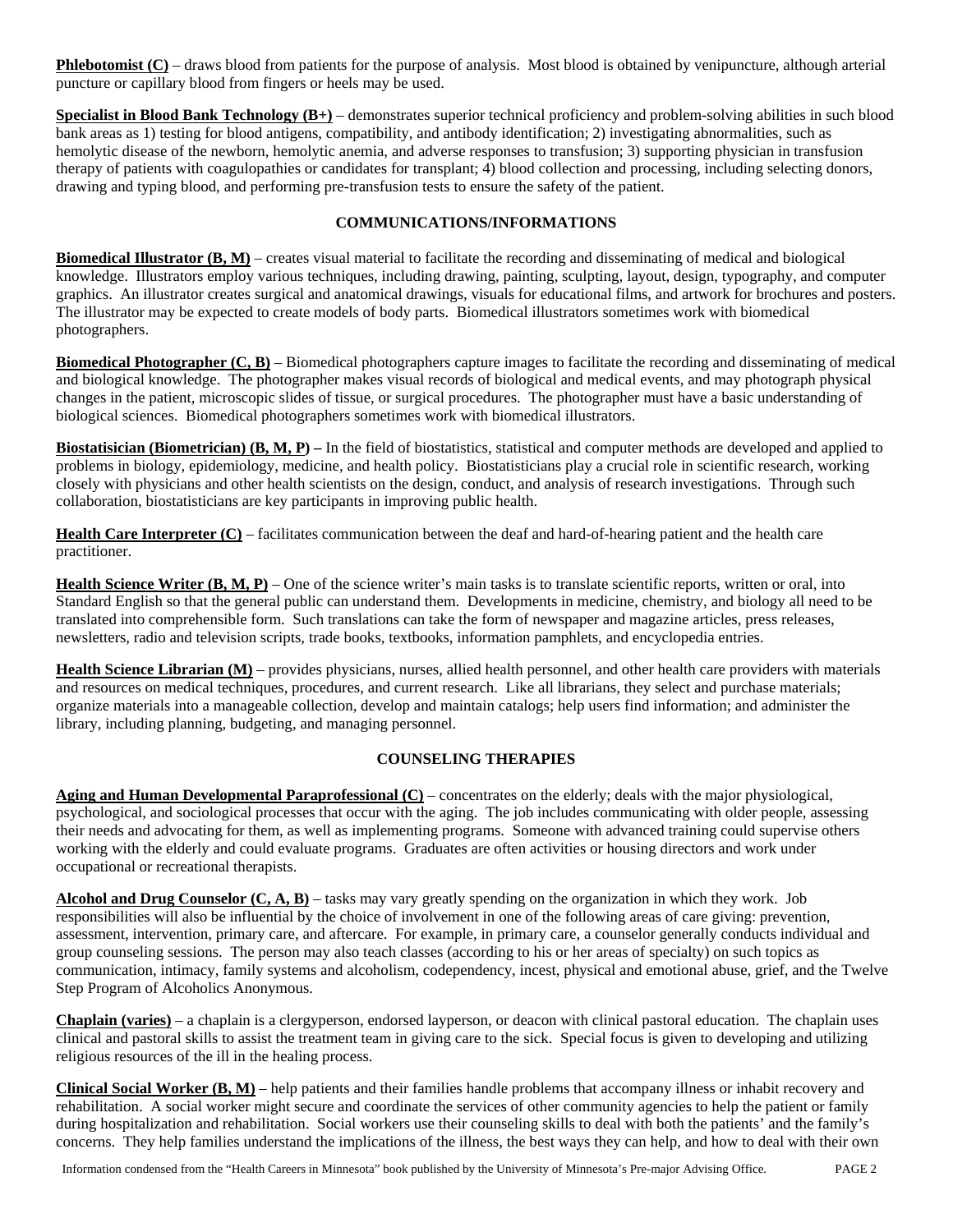feelings. They also collect patient information to help other health professionals understand social, emotional, and environmental factors.

**Human Services (A)** – A variety of descriptions are given to direct-care workers in human services. Training programs focus on: a solid grounding in human growth and development; effective communication and interpersonal skills; an ongoing commitment to selfawareness and change; effective intervention skills (i.e. leisure education, treatment approaches, groups processes); and over 400 hours of field experience, including a long internship.

**Psychologist/Counselor (M, P)** – Psychologists are trained in the science of psychology and in its application, as well as in the study of human behavior. Work settings are highly diversified, including teaching, research, and applied psychology. Psychologists assess and diagnose using clinical interviews, psychological tests, and other techniques. These techniques are used in determining an individual's strengths and problem areas in cognitive and personality functioning, interests, and behavior. Professional psychological services include meeting with couples, families, individuals, and groups.

#### **DENTISTRY**

**Dental Assistant (C, D, A)** – performs many duties at chair-side, assisting the dentist with patients. The assistant may sterilize and prepare instruments, prepare tray setups for dental procedures, and greet and prepare patients. May also perform routine clerical tasks such as order supplies, make appointments, and manage the dental office. Registered dental assistants can take x-rays, polish teeth, apply fluoride, take impressions, remove surgical dressings and sutures, and perform laboratory procedures. They are also involved in proper dental care and nutrition.

**Dental Hygienist (A, B)** – is a licensed preventive oral health professional who provides educational, clinical, and therapeutic services. These include an evaluation of the patient's health, tissues of the head and neck and intraoral soft and hard tissues; removal of calculus, stain, and plaque; application of cavities-preventive agents, such as fluoride and pit and fissures sealants; development of individualized oral hygiene programs; dietary analysis and counseling; exposure, processing, and interpretation of dental x-rays; placement of temporary fillings and periodontal dressings, removal of sutures, and polishing and recontouring amalgam restorations, education of patients and the public about the importance of good oral hygiene.

**Dental Laboratory Technician (D)** – makes and repairs fixed and removable prostheses (dentures, partial dentures, orthodontic appliances, crowns and bridges in porcelain and full cast metals). The work requires the use of delicate tools, good vision and manual dexterity, and the ability to follow directions precisely.

**Dentist (Doctor of Dental Science – 4 + yrs)** – the primary care provider for the hard and soft tissue of the mouth and associated structures. The dentist provides preventive care (oral hygiene), diagnosis, treatment, and surgery, and supervises the work of auxiliary personnel. Dentists are skilled in the technical aspects of dentistry as well as in pain control and the management of anxiety.

#### **DIETETICS**

**Dietetic Technician (A, B)** – works in partnership with the Registered Dietitian and other professionals to provide quality food and nutrition services. Technicians working in clinical areas help patients select nutritious diets and counsel clients on ways to select food to promote health and treat disease. Dietary management technicians work in food production, planning and costing menus, ordering food, and training and supervising personnel.

**Dietitian (B)** – as a food services administrator, a registered dietitian hires, trains, and supervises food service employees; writes purchase specifications for food and equipment; develops and monitors food, equipment, and personnel budgets; plans menus; and is responsible for the quality control of food production. The clinical dietitian assesses and monitors patients' nutritional status and makes recommendations for nutrition intake; instructs about food selection and preparation and teaches principles of good nutrition. Dietitians also become involved in research, the education of health science students, and nutrition of the general public.

### **EDUCATION**

**Health Educator (B, M)** – work with health personnel and community representatives to identify health needs and resources, make and act upon intelligent decisions leading to positive health behavior, and design ways to improve the utilization of health resources. The health educator's primary goal is optimal health maintenance for everyone.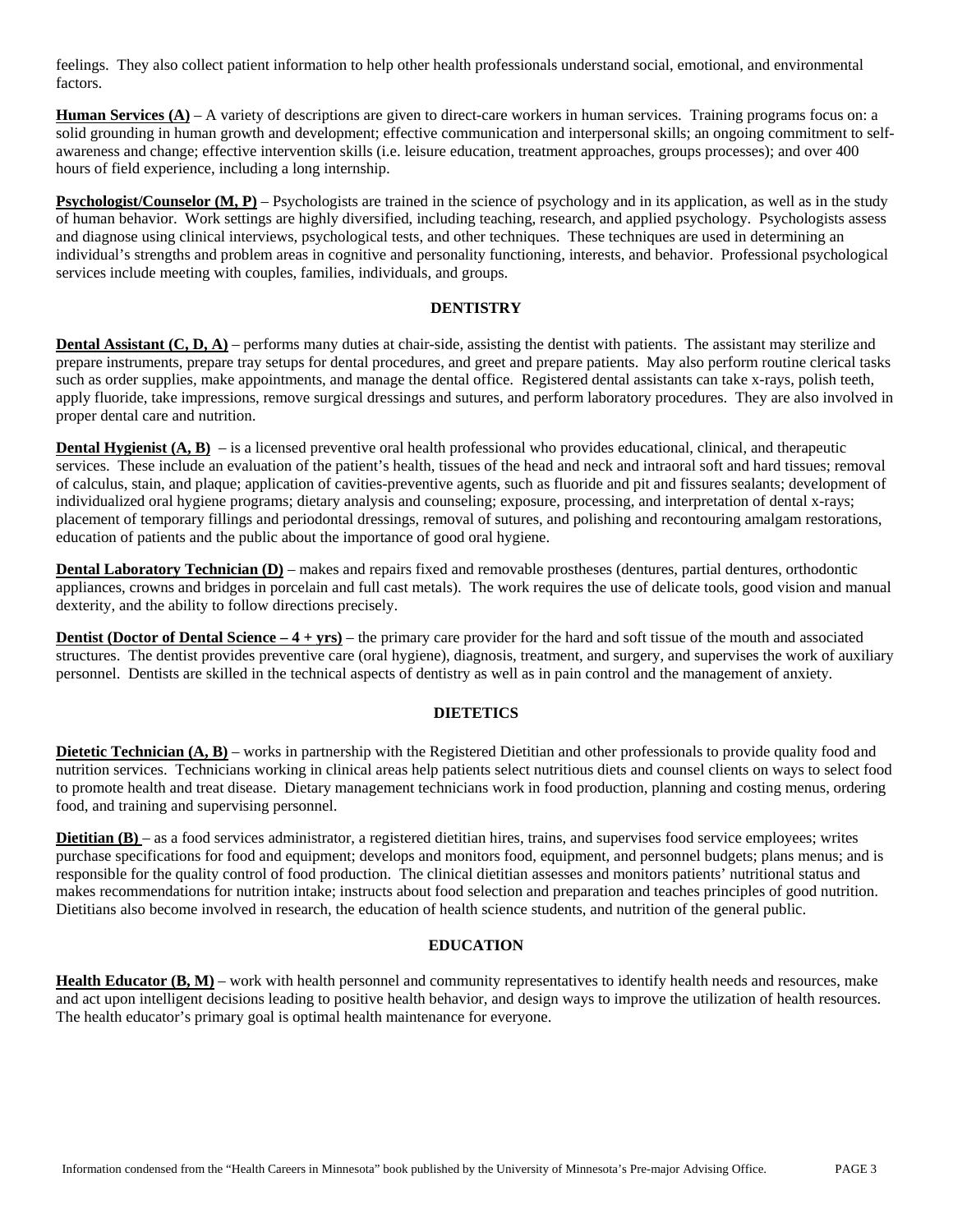# **EMERGENCY MEDICAL TECHNICIAN (EMT)**

**Emergency Medical Technician ~ EMT (C, D, A)** – provides basic life support to ill and/or injured patients at the scene of an accident and while transporting patients to the hospital. The technician determines the extent of illness or injury, provides initial emergency care, and reports the patient's condition to the emergency department or medical control center. The EMT is trained in basic emergency skills, such as opening airways, giving artificial respiration and cardiac resuscitation; administering oxygen; controlling bleeding; treating shock; stabilizing fractured limbs; bandaging; assisting in childbirth; caring for poison, burn, or drug overdose patients; and managing mentally disturbed people.

# **ENGINEERING AND SCIENCE**

**Biomedical Engineer (B, M)** – These individuals use engineering principles to solve medical problems. They conduct research to test and modify known theories and develop new theories of life systems, and design life support apparatus utilizing principles of engineering and bio-behavioral sciences (artificial hearts, pacemakers, lasers for surgery, etc.) Some adapt computers for medical sciences and health care use. They may also test to ensure safety and give advice on the purchase of new equipment.

**Biomedical Equipment Technician (C, D A)** – handles the installation, operation, repair, maintenance, and calibration of electronic equipment. The technician demonstrates the use of the equipment to other staff and health science students.

**Medical Physicist (C, D A)** – is concerned with the application of physical energy, concepts, and methods to the diagnosis and treatment of human disease. Examples: application of ionizing radiation to medical therapies, bioelectrical investigations of the brain and heart, etc. Radiation therapy is the major field of employment for medical physicists.

### **MEDICINE**

**Chiropractic Technician (D)** – relieve chiropractors of many administrative and clinical duties, freeing them to concentrate of patient diagnosis and treatment. They may schedule appointments, perform preliminary examinations procedures, take case histories, operate conjunctive therapy equipment, take and develop x-rays, handle bookkeeping and billing, process insurance forms, and communicate the philosophy of chiropractic care.

**Chiropractor (Doctor of Chiropractics)** – are primary portal of entry health care providers who practice their healing art through non-drug, non-surgical means. They believe that the relationship between the structure and function of the human body is significant; spinal manipulation by way of chiropractic adjustments corrects disturbances of the nervous system caused by derangement of the musculoskeletal structure.

**Medical Assistant (C, D, A) –** relieve physicians of many administrative and clinical duties, allowing them to concentrate on patient diagnosis and treatment. They may schedule appointments, take case histories, operate conjunctive therapy equipment, take and develop x-rays, handle bookkeeping and billing, process insurance forms, and refill prescriptions.

**Organ Transplant Coordinator (B)** – oversees the organ transplant process. This includes locating donor organs; arranging transportation for organs; coordinating transplants; consulting with physicians, surgeons, and hospital staff; and conferring with and counseling recipients and their families.

**Osteopathic Physician (Doctors of Osteopathic Medicine-DO)** – Doctors of Osteopathic Medicine (DOs), like Doctors of Allopathic Medicine (MDs), are concerned with the prevention, diagnosis, and treatment of human illness, disease, and injury. They may prescribe medicine, perform surgery, and use all accepted scientific modalities to maintain and restore health. There is an emphasis on the relationship between body structure and function, which requires a thorough understanding of anatomy and the development of special skills in recognizing and correcting structural problems through manipulative treatment.

**Physician (Doctors of Allopathic Medicine-MD)** – are responsible for the diagnosis of disease or injury and the prescription of treatment. Physicians may conduct the treatment themselves or they may lead a healthcare team in which nurses, physician assistants, rehabilitation therapists and pharmacists, for example, to provide a comprehensive treatment plan for the patient. There is advanced training including the following areas: Allergy and Immunology, Anesthesiology, Colon and Rectal Surgery, Dermatology, Emergency Medicine, Endocrinology and Metabolism, Family Practice, Hematology, Infectious Disease, Internal Medicine, Medical Oncology, Neurological Surgery, Nuclear Medicine, Obstetrics and Gynecology, Ophthalmology, Orthopedic Surgery, Otolaryngology, Pathology, Pediatrics, Physical Medicine, Plastic Surgery, Preventive Medicine, Psychiatry, Pulmonary Medicine, Radiology, Surgery, Thoracic Surgery, and Urology.

**Physician Assistant (B+)** – provides diagnostic and therapeutic health care. Working under a physician's supervision, the physician assistant is qualified to carry out 80-90 % of the medical tasks traditionally performed by the physician. Physician assistants take medical histories, perform physical examinations, and order laboratory tests. After diagnosing a problem, the physician assistant develops and implements a treatment plan, including in more than 40 states, providing prescriptions.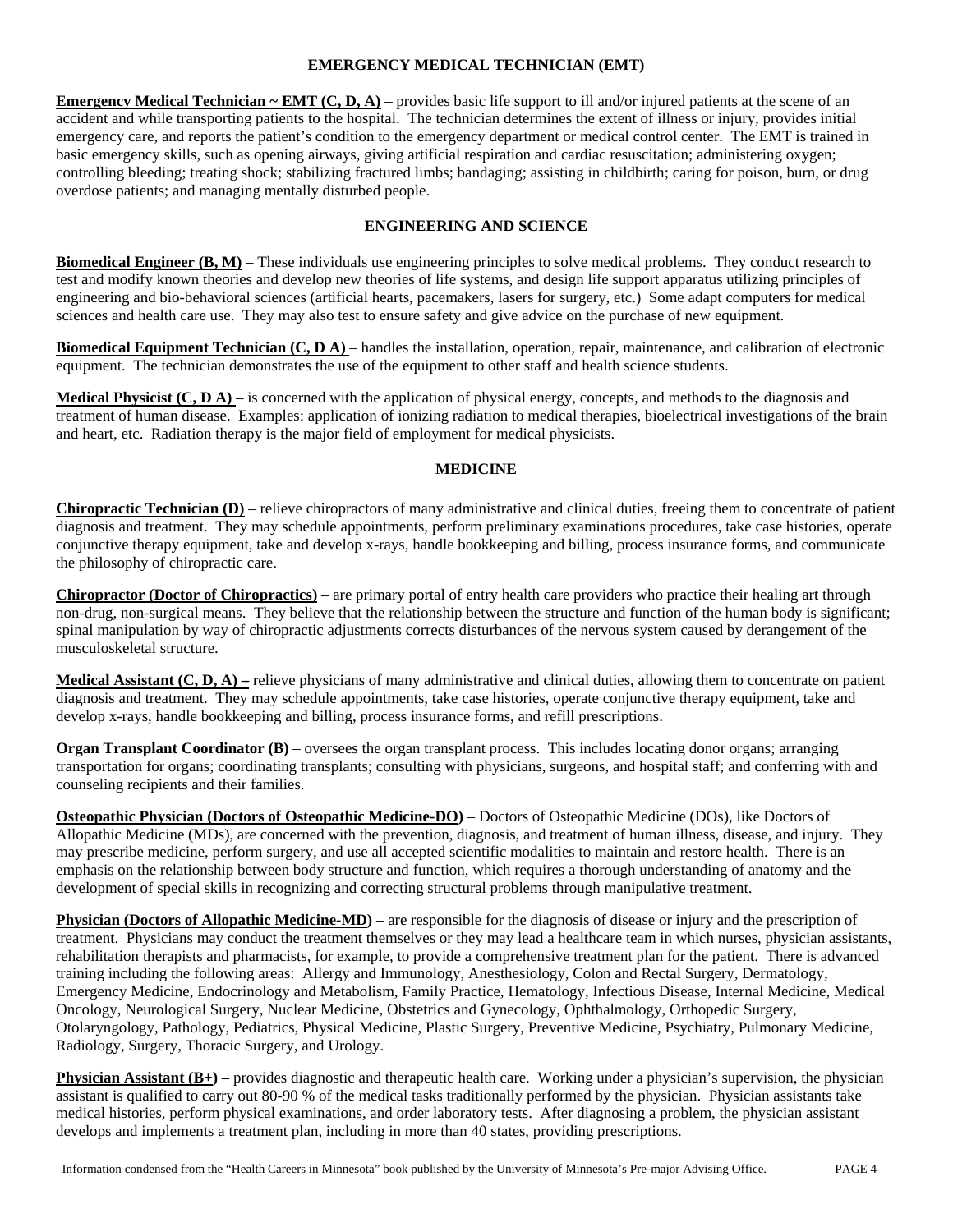**Podiatric Physician (MD)** – is concerned with the examination, diagnosis, treatment, prevention, and care of conditions and diseases of the human foot and related structures.

**Surgical Technologist/Technician (D, A)** – assist with patient care and related services in hospital operating rooms, performing tasks that help ensure a safe environment, contribute to the operating team's efficiency, and support the surgeons and others involved in operating procedures. The technologist sets up the operating room, prepares surgical instruments and assists in their use, and prepares patients for surgery.

# **MORTUARY SCIENCE**

**Funeral Director (Mortician) (B)** – The funeral director is usually contacted at the time of death. The funeral director arranges to have the body transferred to the funeral home and prepares the body for the final disposition, according to state laws. The director completes the required paperwork (e.g. burial permits and death certificate) and arranges the service, carrying out the family's wishes and supervising details of the service. After the service, the director may assist family members as they file claims for social security, veteran's and union benefits, and insurance. The funeral director often becomes involved in post-death counseling and support group activities.

#### **NURSING**

**Clinical Nurse Specialist**  $(M)$  – A clinical nurse specialist (CNS) is a registered nurse who has completed a master's degree in a specialized area of nursing practice and competence. A CNS is involved with research, administration, teaching and consulting with a specialty practice. These specialty practices include burn care, cardiopulmonary, diabetes care, metabolic care, neurological, oncology, developmental disabilities, family, children with disabilities, midwifery, neonatal, pediatric oncology, pediatric pulmonary, prenatal, and school health nursing.

**Home Health Aide (NA)** – care for the elderly, convalescent, or people with disabilities in the patient's home. Duties include changing bed linens, preparing meals, cleaning, doing laundry, and running errands. The aide helps patient with dressing, bathing, and moving around the house. The aide may also administer medication under the direction of a physician or nurse, and may provide massage or other treatments.

**Nurse Anesthetist (B, M)** - A certified nurse anesthetist (CRNA) is a highly educated and specially trained nurse who administers all anesthetic techniques, including pain management. A CRNA is a skilled and experienced provider of life-supporting cares, most notably airway management.

 **Nurse Assistant ~ Aide, Orderly (CNA-C)** – helps those who provide patient care. May transfer and transport patients, equipment, supplies, and specimens, and observe patients and take action if necessary. Duties might include giving baths a back rubs; making hospital beds, carrying meal trays; helping patients in and out of bed; and taking appropriate action in emergencies.

**Nurse Midwife (M)** – responsibilities include prenatal care, labor and delivery management, postpartum care, well-woman gynecology, and normal newborn care.

**Nurse Practitioner (M)** – working in collaboration with a physician, a nurse practitioner provides general health care and treatment of patients, including performing physical examinations, assessing patients' clinical problems, recommending and prescribing medication or other forms of treatment. Examine patients; order, interpret, and evaluate diagnostic tests; record physical findings; formulate treatment plans and prognosis; make referrals to physicians if indicated; and determine when a patient has recovered. Minnesota law authorizes certified nurse practitioners to prescribe medicines.

**Practical Nurse (LPN - D)** – The licensed practical nurse (LPN) delivers high quality direct nursing care to people in all stage of the wellness/illness continuum. The duties include administering medications and performing skilled technical procedures. The level of responsibility is different in each setting, but may include patient evaluation and assessment and determining and implementing a patient's care plan.

**Registered Nurse (RN – A, B)** – Registered nurses (RNs) are primary members of the health care team. They assess the health needs of individuals, families, and communities. RNs give direct care to patients, and they also direct and supervise the care given by other nursing personnel. RNs provide many skilled bedside services, such as close monitoring of patient's condition, wound and skin care, and pain control. They also perform a variety of specialized, prescribed treatments, such as administering injections, intravenous feedings, and medications. RNs counsel and educate patients about their illnesses, preventive health measures, and self-care responsibilities.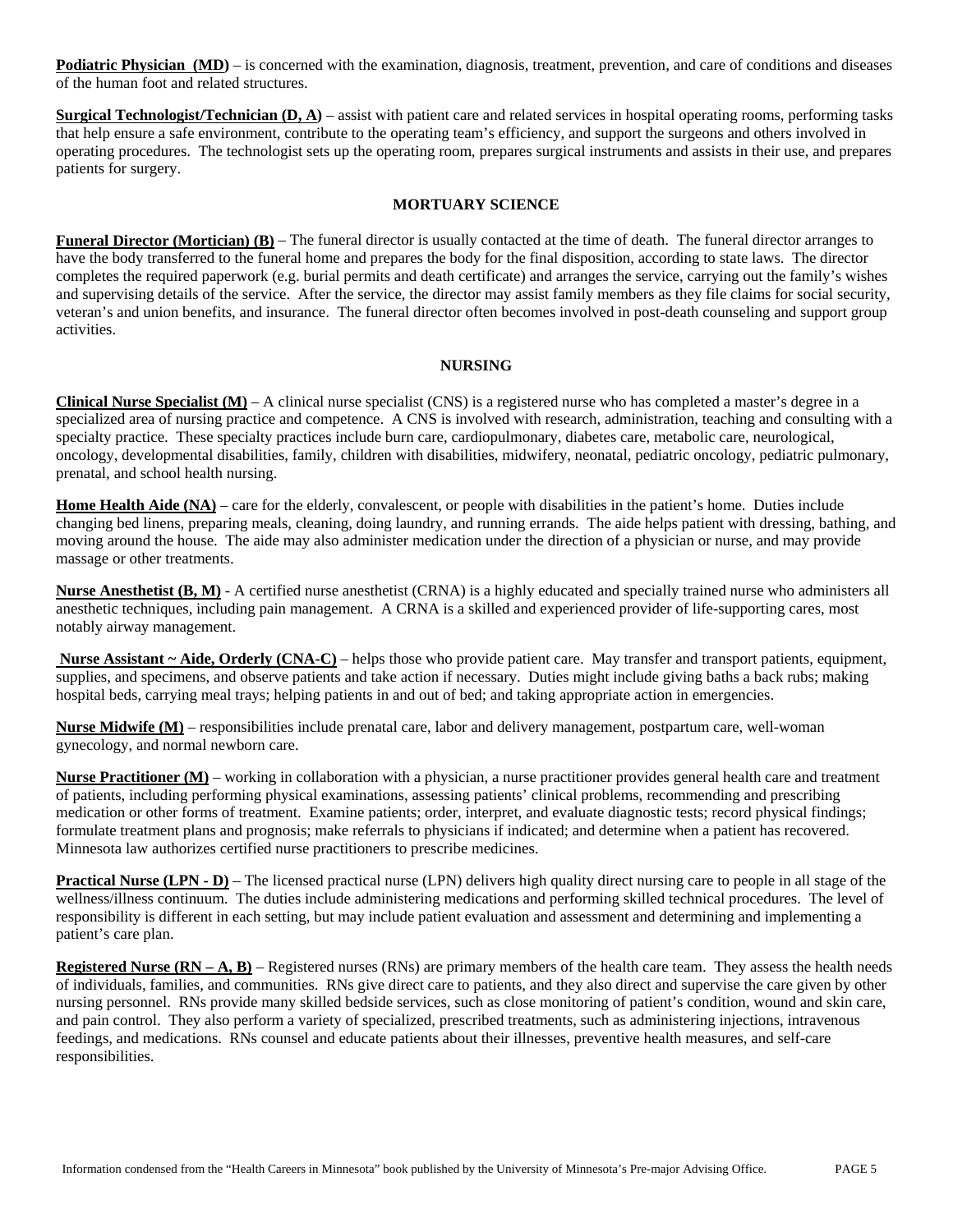#### **PHARMACY**

**Pharmacist (Doctorate of Pharmacy)** – accurately fills and dispenses prescription and nonprescription drugs to patients; compounds medications; provides drug information to patients, health practitioners, and the general public; reviews patients' drug therapy; consults with patients and health practitioners; and conducts drug-related research.

**Pharmacologist (M, P)** – are professional specialists in modern drug research aimed at understanding how drugs act. Through basic research, teaching health professionals, drug development and safety, environmental monitoring, and clinical testing, pharmacologists contribute to biological knowledge with applications in medicine and health. Pharmacologists possess a wide range of skills and interdisciplinary expertise for successfully investigating drug-related issues in today's world.

**Pharmacy Technician (D, A)** – perform a variety of duties to the preparation of IV medications and distribution of unit dose drugs. They prepare and distribute medications under direct supervision of a pharmacist. They replenish drugs and pharmaceutical supplies in the pharmacy and patient care areas, price and order drugs, and maintain records.

### **PUBLIC HEALTH**

**Environmental and Occupational Health (M, P)** – Environmental and occupational health is concerned primarily with the interface between people and their various environments. Understanding how exposures to external hazards create a "toxic dose," how that dose may elicit biological responses, and how those responses may progress to disease are the areas uniquely addressed by environmental and occupational health professionals. The various disciplines involved in this area can be grouped into those concerned primarily with understanding and measuring exposures (industrial hygiene, environmental chemistry, microbiology, radiation measurements, and epidemiology); and those that address directly the dose-response relationships (toxicology). Government or regulatory agencies, medical institutions, or industry in administrative or technical positions employs graduates.

**Epidemiologist (M, P)** – study the causes and prevention of disease through studies of incidence, distribution, and association to disease. Population-epidemiological methodology is one of three major methodologies of medical science (along with clinicalpathological and laboratory-experimental). Individuals with graduate degrees may teach, conduct research, develop disease prevention programs or work as administrators. State or national health agencies, medical or public health institutions, or business employs them.

**Maternal and Child Health (M)** – physicians, nurses, social workers, occupational and physical therapists, and other health practitioners may specialize in maternal and child health. This area is concerned with the health care of new mothers; chronically ill, disabled, abused, and neglected children; and troubled adolescents. They may also teach, conduct research, or work as administrators.

**Toxicologist (B, M)** – Toxicologist use principles of biology and chemistry to discover adverse affects of chemicals on living systems and determine the likelihood of such effects occurring. The toxicologist investigates relationships between chemicals and disease.

# **RADIOLOGICAL TECHNOLOGY**

**Nuclear Medicine Technologist (A, B)** – nuclear medicine is the medical specialty that uses the nuclear properties of radioactive and stable nuclides to make diagnostic evaluations of the anatomic or physiologic conditions of the body and to provide therapy with radioactive sources.

**Radiation Therapist (C, A)** – assist in the treatment of disease by administering carefully prescribed doses of x-ray or other forms of ionizing radiation, under the supervision of a physician. The radiation therapist administers the treatment, observes the patient during treatment, and maintains records of the treatment. Other duties include tumor localization, treatment planning, patient follow-up, and patient education.

**Radiographer (C, D, A)** – the role of radiographer is to obtain quality radiographs (photographic images made by passing x-rays through the area of the body) for the physician while providing a high standard of patient care. Radiographers must have a thorough understanding of anatomy, positioning, radiographic exposure, patient care, and radiation protection.

**Sonographer (Ultrasound Technologist) (C, A, B)** – ultrasonography is a diagnostic procedure that uses high frequency sound waves to image organs, masses, and fluid accumulation within the body. This type of exam may also be referred to as an ultrasound scan or a sonogram. Unlike x-ray, ultrasound is non-ionizing and to-date has demonstrated no known biological effects at the intensity levels currently used. The field of Diagnostic Medical Sonography is dedicated to the preservation of life and health through diagnosis and prevention of disease.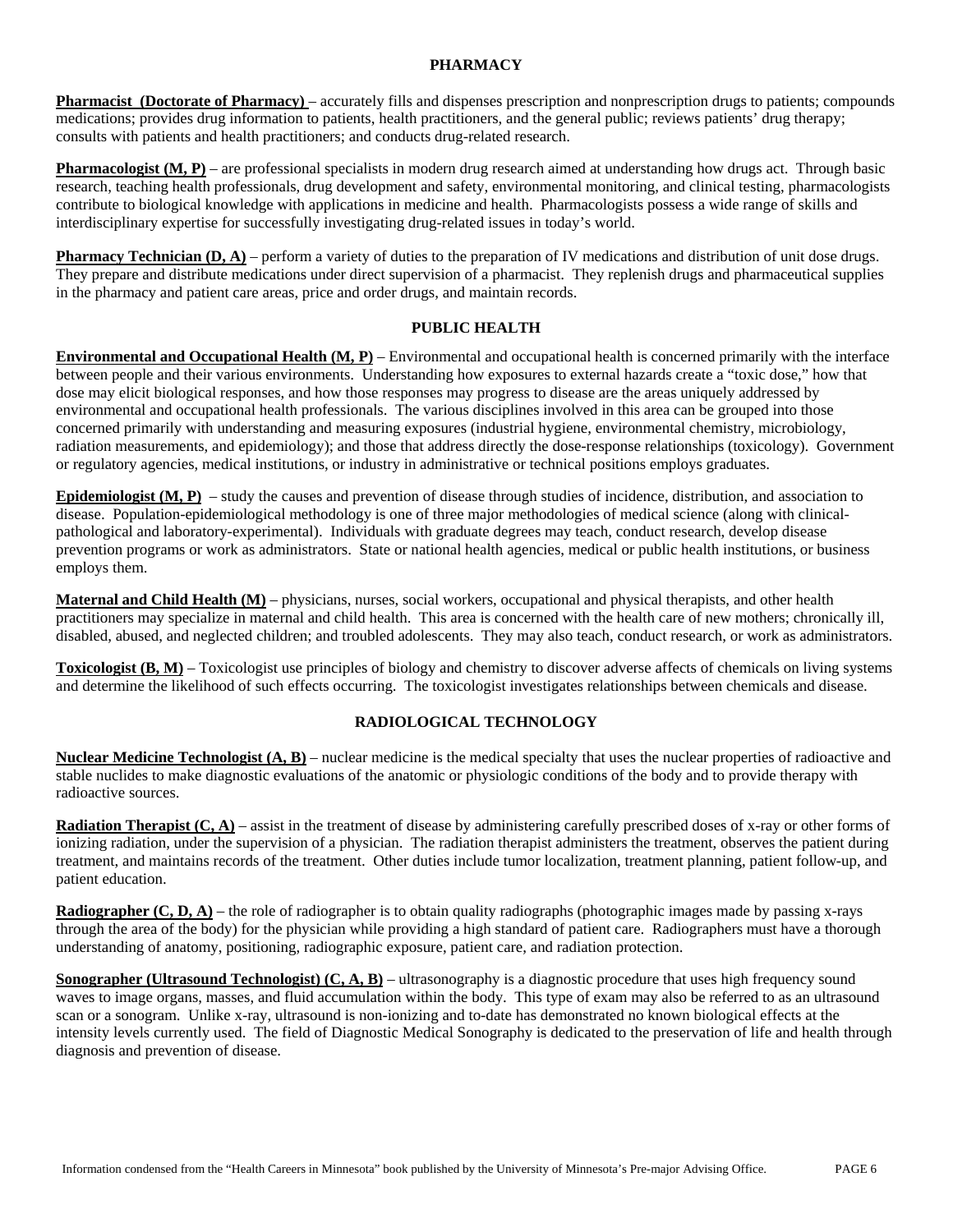# **REHABILITATIVE THERAPIES**

Art Therapist (M) – treat individuals, couples, families, and groups using therapeutic art tasks. Art therapy uses art and the creative process to facilitate communication, expression of emotions, physical and cognitive skills, self-awareness, and personal growth. The art therapist works with children and adults, including people who are emotionally disturbed, physically disabled, elderly, developmentally delayed, drug dependent, or prisoners.

**Audiologist (M)** – specializes in the prevention, identification, and assessment of hearing impairment; the habilitation and rehabilitation of persons with hearing impairments, including prescribing and working with hearing aids; and research on normal and impaired hearing.

**Dance/Movement Therapist (M)** – Dance/movement therapy is the psychotherapeutic use of movement to further the emotional, physical, and cognitive integration of the individual. Therapists work with people of all ages both in groups and individually. Expressive and communicative behavior is considered in treatment, with the goal of integrating these behaviors with psychological aspects of the client.

**Drama Therapist (M)** – Drama therapy is used to maintain health as well as to treat dysfunction, including emotional disorders, learning difficulties, geriatric problems, and social maladjustments. Drama therapists evaluate, treat, and conduct research with individuals, groups, and families, using improvisation, role-playing, puppetry, mime, and other theatrical arts.

**Exercise Science (Kinesiotherapist) (B)** – Kinesiotherapy is the treatment of the effects of disease, injury, and congenital disorders through therapeutic exercise and education designed to develop physical fitness, increase functional mobility and independence, and improve psychosocial behavior. The Kinesiotherapist evaluates, develops, implements, and modifies adapted exercise programs to improve the quality of life and health for adults and children.

**Holistic Therapist (M)** – This training is taken by allied health practitioners, nurses, psychologists, social workers, chemical dependency counselors, and others to expand their current practices. The goal of holistic therapies is to improve the health of the whole person and work for prevention as well as relief of illness. Holistic therapies include the following techniques: acupressure (stimulation of energy points on the body), massage, movement therapy, transpersonal therapies, visualization, and nutrition.

**Massage Therapist (L)** – generally work one-on-one with clients in a quiet setting. Message therapists may see as many as ten clients or more in a health club, spa, or private practice each day.

**Music Therapist (B+)** – Music therapy focuses on the structuring of music environments to bring about desirable changes in behavior. The National Association for Music Therapy defines it as the use of music to accomplish therapeutic aims; the restoration, maintenance, and improvement of mental and physical health. The music therapist is a member of the treatment team, and is active in assessment, program development, and evaluation as related to the individual needs of the client.

**Occupational Therapist (B, M)** – assesses needs, establishes goals, and develops treatment programs for individuals whose ability to cope with the tasks of living is threatened or impaired by congenital or developmental disability, the aging process, physical injury or illness, or psychological and social disability. An occupational therapist uses task-oriented activities to prevent, minimize, or correct disabling emotional, behavioral, or physical problems.

**Occupational Therapy Assistant/Aide (OTA-A)** – works under the supervision of the occupational therapist to treat patients and carry out a broad range of occupational therapy services. In addition to working directly with patients, the assistant may also construct adaptive equipment and splints, maintain tools and equipment, keep patients' records, and prepare clinical notes.

**Physical Therapist (M)** – works with patients to restore function and prevent disability after disease or injury. They evaluate patients and plan a treatment program involving exercise, heat, cold, water, and ultrasound. The therapist may give strengthening exercises to someone who has fractured a leg; lessons in walking and stair climbing to a patient with paralysis after a stroke; or coordination exercises to a child with cerebral palsy. When progress is slow, the therapist must keep up the patient's morale and cooperation. Thus, physical therapists need a good understanding of people and what motivates them.

**Physical Therapy Assistant (PTA-A)** – is a skilled technical worker who is a graduate of a PTA educational program accredited by the American Physical Therapy Association (APTA), or comparable accrediting agency. The PTA performs selected physical therapy treatments and related duties, as delegated by the physical therapist to assist in client related activities.

**Physical Therapy Aide (NA)** – performs tasks assigned by the therapist, maintains and transports equipment and supplies, and prepares and cleans treatment areas. The aide may also perform general office duties.

**Prosthetics/Orthotics (B)** – Prothetics is the making and fitting of artificial limbs, while orthotics is the making and fitting of orthopedics braces to support weakened body parts or to correct physical defects, such as spinal cord malformations. The prothetist and orthotist work closely with the physician, surgeon, and therapist to provide total rehabilitation services for patients with disabling conditions. They are responsible for taking measures or molds, designing the appliance selecting materials, fabricating and fitting.

Information condensed from the "Health Careers in Minnesota" book published by the University of Minnesota's Pre-major Advising Office. PAGE 7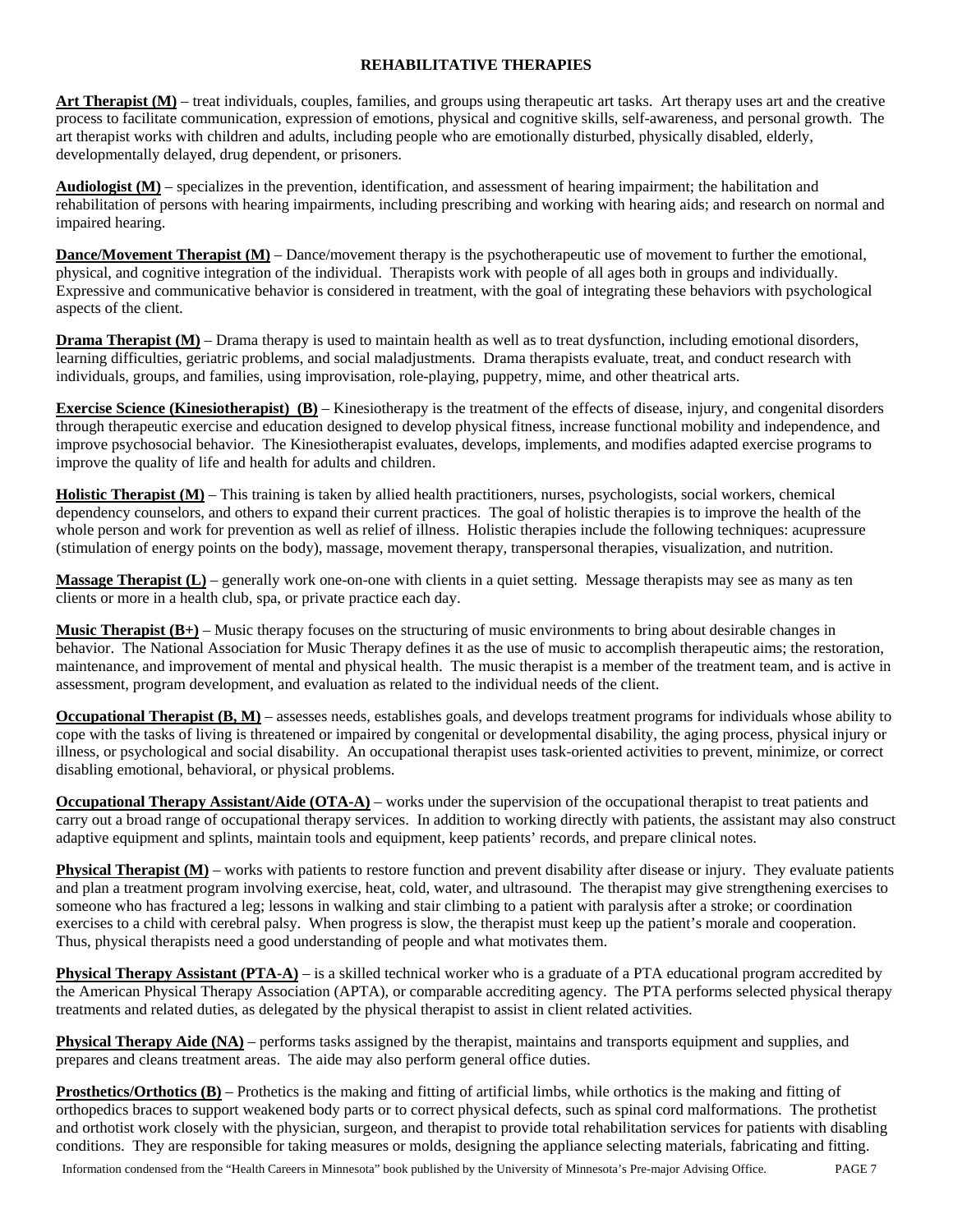**Prosthetic/Orthotic Assistant and Technician (C, D)** – works under the direct supervision of the prosthetist/orthotist and shares responsibilities. The assistant may also be assigned repair and maintenance work. The prosthetist/orthotist technician is involved mainly in the fabrication of components and devices, and does not have direct contact with patients.

**Qualified Rehabilitative Consultant (B)** – develops and monitors vocational rehabilitation programs for employees eligible for worker's compensation. They are employed by an independent firm or are self-employed. Some work for insurers or adjusting companies.

**Respiratory Therapist/Technician (C, A)** – respiratory care involves the diagnosis, treatment, management, and preventive care of patients with cardiopulmonary problems. These patients suffer from a variety of acute and chronic conditions that are either life threatening or disabling. Respiratory care personnel assist in the treatment of cardiac and pulmonary ailments, such as cardiac failure, asthma, pulmonary edema, cerebral thrombosis, drowning, hemorrhage, and shock.

**Speech/Language Pathologist (M+)** – study human communication, its normal development and its disorders. They evaluate the speech and language of children and adults; determine whether communication problems exist and the best ways to treat these problems. They treat individuals with articulation disorders, voice disorders, impaired hearing, stuttering, delayed language, aphasia, cleft palate, and other problems. They are also interested in the prevention of communication disorders through public education, early identification of problems, and research on the causes and treatment.

**Therapeutic Recreation Specialist (B+)** – using recreation services to help people with potentially limiting conditions make the most of their lives. They assess and set goals, design written plans, and evaluate progress of persons with varying mental, physical, emotional, and behavioral disabilities. They work with both individuals and groups to enhance leisure abilities. In the community, efforts are directed toward integrating disabled individuals with their non-disabled peers.

**Vocational Recreation Specialist (B+)** – This individual uses industrial arts activities to assist physically or emotionally disabled individuals in their rehabilitation, especially in the work place. Through these abilities, the client may develop or improve work skills, and explore vocational rehabilitation plan for the client, and evaluates the clients abilities and progress.

# **TECHNICAL INSTRUMENTATION**

**Cardiovascular Technology (A)** – assists in areas of diagnosis and treatment of individuals with cardiac disease. The profession encompasses two areas of diagnostic evaluation: invasive cardiology (cardiac catheterization) and noninvasive cardiology (echocardiography). An entry level practitioner will posses the knowledge base and technical skills to: collaborate in providing cardiovascular modality services, with appropriate supervision; conduct diagnostic tests common to their specialty, analyze and interpret data necessary to report exam results to the attending physician.

**Dialysis Technician (NA)** – supervised by a nurse or physician, they provide service to individuals with kidney failure. They run a dialysis machine, which utilizes an artificial kidney to cleanse the patient's blood of waste products. The technician inserts a needle (attached to tubes) into the patient's artery and another into the vein, starts the machine, and monitors the treatment. After the treatment, the technician checks the patient's vital signs and sterilizes the equipment.

**Electrocardiograph (EKG) Technician (NA)** – operate an instrument that measures the electrical impulses of the heart and translates these tracings on graph paper. The EKG technician attaches electrodes to the chest, arms, and legs of the patient after applying gel, which facilitates the movement of electrical impulses.

**Electroencephalograph (EEG) Technician (C, A)** – play an essential role in the diagnosis of brain disease (such as epilepsy or stroke), injury, and tumors. The technician also assists in determining that brain functions have stopped in a person who has died. The EEG technician attaches electrodes to specific areas of the patient's head to measure differences in amplitude and frequency of electrical potentials between various parts of the brain.

**Perfusionist (Cardiopulmonary Technician) (A, B)** – operates extra corporeal blood circulation equipment during medical situations where the patient's circulatory function needs to be supported or temporarily replaced. Perfusion involves specialized instrumentation and advanced life support methods. The perfusionist consults with physicians to select appropriate equipment, techniques, and blood products, anesthetics, or drugs to be given to the patient through the extra corporeal circuit. Perfusionists may be responsible for purchasing supplies and equipment and may have department management duties.